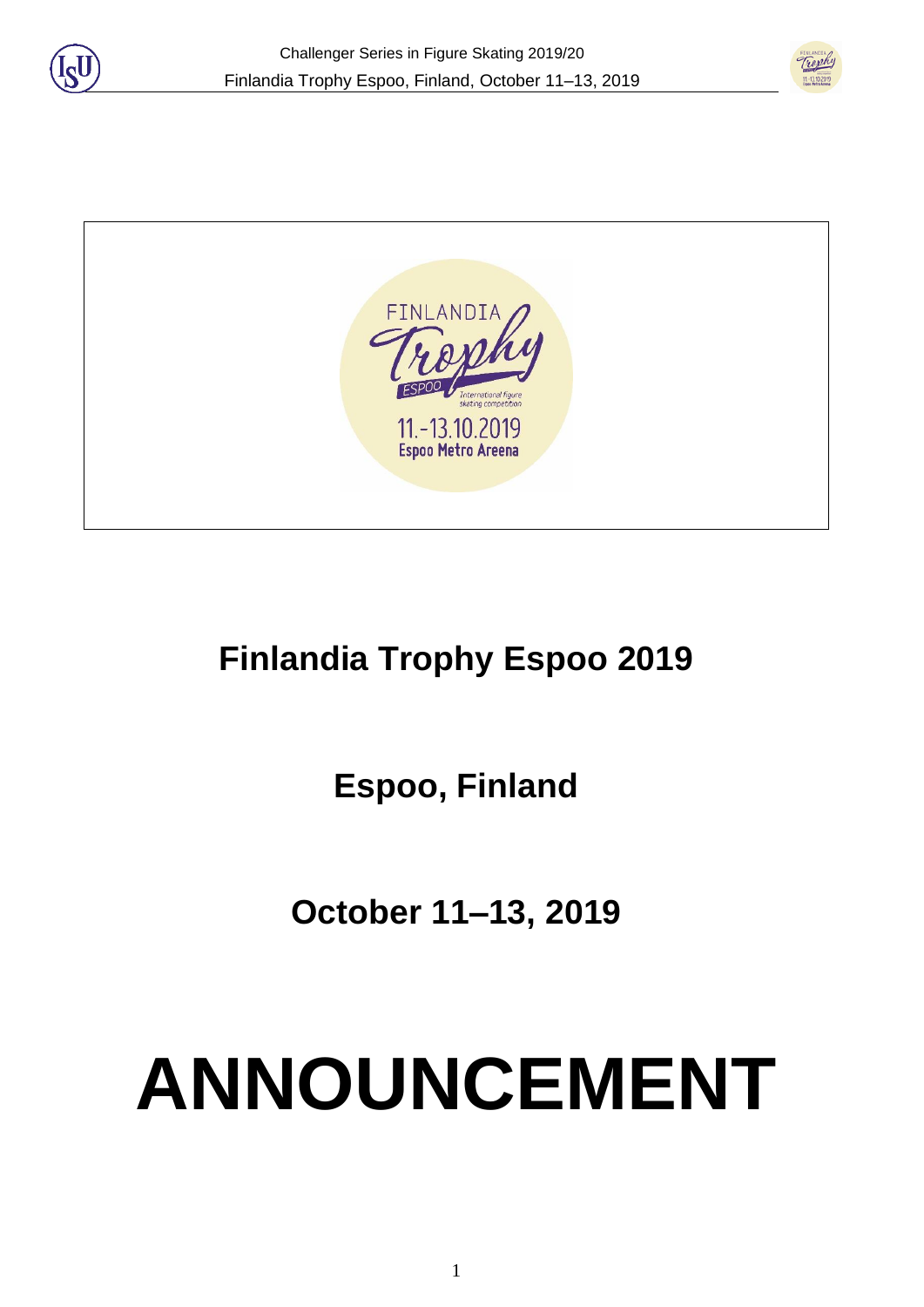



# **Finlandia Trophy Espoo 2019**

**An International Senior Competition** 

**for** 

**Men, Ladies, Pairs and Ice Dance**

**organized by**

# **Finnish Figure Skating Association**



**Espoo, Finland**

**October 11–13, 2019**

**A competition as part of the**



**Challenger Series in Figure Skating 2019/20**

**under the authorization of the** 

**INTERNATIONAL SKATING UNION**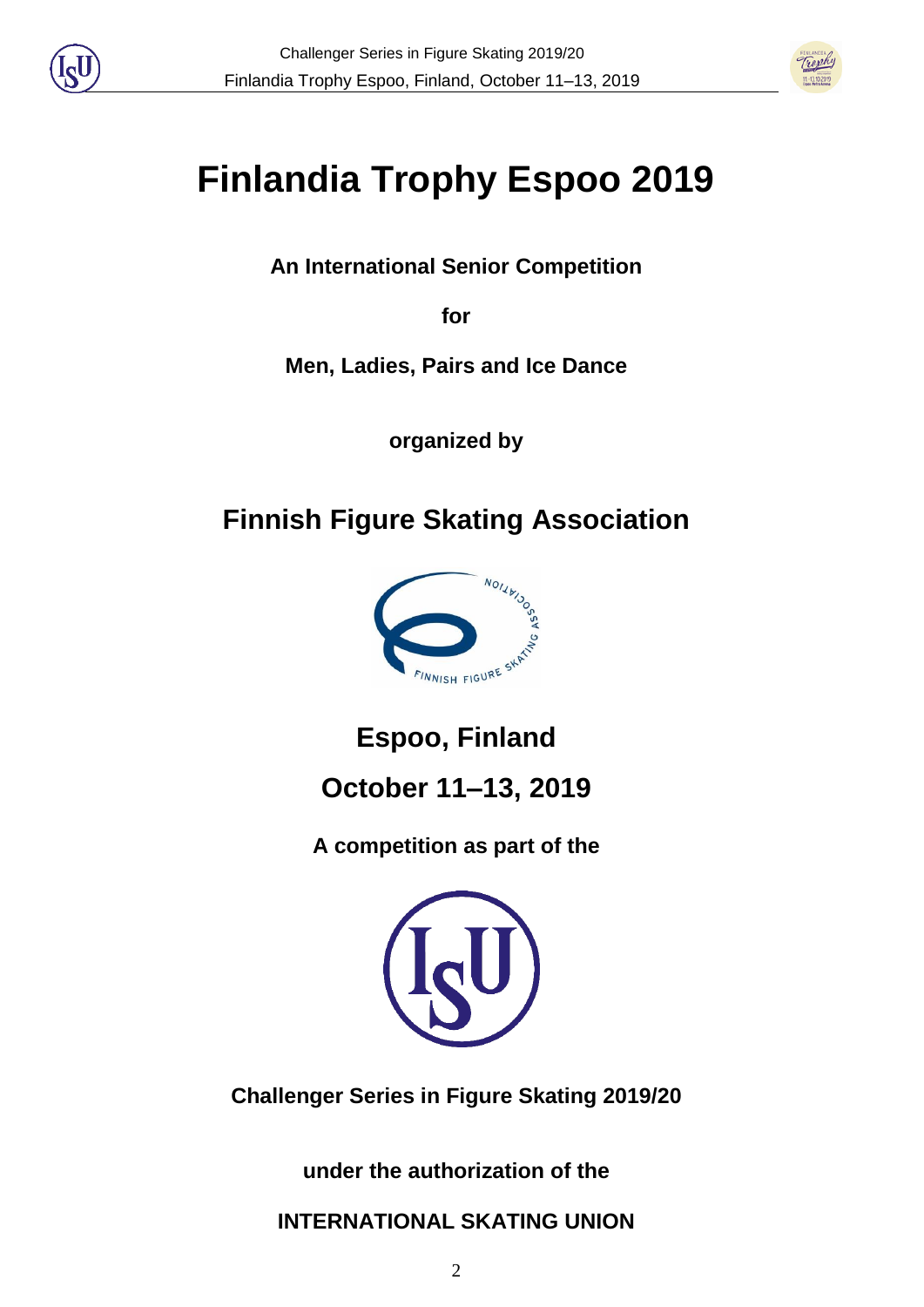



#### **1. GENERAL REGULATIONS**

The **Finlandia Trophy Espoo** will be conducted in accordance with the ISU Constitution and General Regulations 2018, the Special Regulations & Technical Rules Single & Pair Skating and Ice Dance 2018, and the relevant ISU Communications.

Participation in the **Finlandia Trophy Espoo** is open to all Competitors who belong to an ISU Member, and qualify with regard to eligibility according to Rule 102, provided their ages fall within the limits specified in Rule 108, paragraph 3 a) and they meet the participation, citizenship and residency requirements in Rule 109, paragraphs 1 through 5 and ISU Communication 2030 or any update of this Communication.

In accordance with Rule 109 of the ISU General Regulations and ISU Communication 2030 all Skaters who do not have the nationality of the Member by which they have been entered or who, although having such nationality, have in the past represented another Member, must produce an ISU Clearance Certificate. Passports of all Skaters, as well as the ISU Clearance Certificate, if applicable, must to be presented at the accreditation of the event for verification.

All competitors must be entered through their respective ISU Member Federation.

# **2. ISU CHALLENGER SERIES IN FIGURE SKATING**

The **Finlandia Trophy Espoo** is part of the Challenger Series in Figure Skating 2019/20 and will be conducted in accordance with additional requirements as specified in the General Announcement for the Challenger Series in Figure Skating 2019/20 as well as ISU Communication 2227.

If the requirements specified in the above-mentioned documents are fulfilled the event will count towards ISU World Standing Points, Minimum Total Technical Score, Challenger Series in Figure Skating Ranking and Prize Money.

There is a limitation for the Skaters/Couples to three (3) participations in the events of the Challenger Series in Figure Skating. Participation in any of an ISU Junior Grand Prix of Figure Skating events or an ISU Grand Prix of Figure Skating events does not limit the participation in events of the Challenger Series.

#### **ISU CHALLENGER SERIES IN FIGURE SKATING RANKING AND PRIZE MONEY**

At the end of the Challenger Series in Figure Skating, after the last event of the season has been concluded, the two highest final scores in the up to three different Challenger Series in Figure Skating events of each competitor/couple will be added and taken into consideration to form a Challenger Series in Figure Skating Ranking which will be published on the ISU website.

The top three placed Skaters/Couples of the annual Challenger Series Ranking in Figure Skating after the last event of the Challenger Series in Figure Skating will receive ISU Prize Money as outlined in the General Announcement for the Challenger Series in Figure Skating 2019/20 as well as ISU Communication 2227.

# **3. TECHNICAL DATA**

**PLACE Main arena: Espoo Metro Areena, Urheilupuistontie 3, 02200 Espoo** (an indoor ice-rink with the ice surface of 30 x 60 m, air-conditioned and heated)

> **Practice arena: Espoo Metro Areena, Urheilupuistontie 3, 02200 Espoo** (an indoor ice-rink with the ice surface of 27 x 58 m, air-conditioned and heated)

**Main and Practice Rink are in the same complex / building.**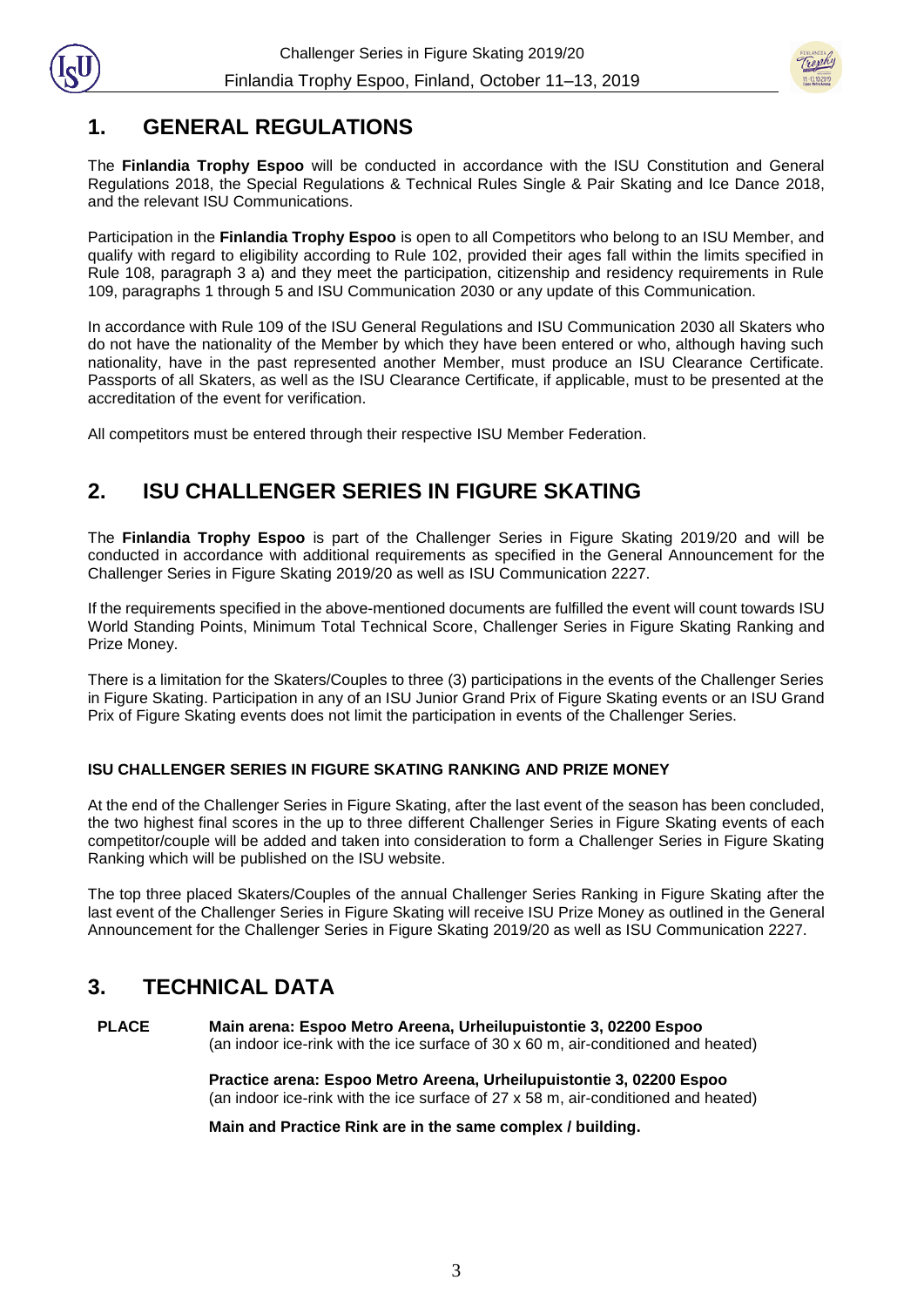



| <b>MEN</b>          | Short Program       | The required elements to be skated are those listed in ISU<br>Technical Rules Single & Pair Skating 2018, Rule 611,<br>paragraphs 1 and 2.                                                                                 |                                                                                                                                                        |  |
|---------------------|---------------------|----------------------------------------------------------------------------------------------------------------------------------------------------------------------------------------------------------------------------|--------------------------------------------------------------------------------------------------------------------------------------------------------|--|
|                     |                     | Duration:                                                                                                                                                                                                                  | 2 min., 40 sec. +/- 10 sec.                                                                                                                            |  |
|                     | <b>Free Skating</b> | In accordance with ISU Technical Rules Single & Pair Skating<br>2018, Rule 612 and the respective ISU Communication. Special<br>attention should be paid to the "well balanced program" and the<br>element value.          |                                                                                                                                                        |  |
|                     |                     | Duration:                                                                                                                                                                                                                  | 4 min., +/- 10 sec.                                                                                                                                    |  |
| <b>LADIES</b>       | Short Program       | paragraphs 1 and 2.                                                                                                                                                                                                        | The required elements to be skated are those listed in ISU<br>Technical Rules Single & Pair Skating 2018, Rule 611,                                    |  |
|                     |                     | Duration:                                                                                                                                                                                                                  | 2 min., 40 sec. +/- 10 sec.                                                                                                                            |  |
|                     | <b>Free Skating</b> | In accordance with ISU Technical Rules Single & Pair Skating<br>2018, Rule 612 and the respective ISU Communication. Special<br>attention should be paid to the "well balanced program" and the<br>element value.          |                                                                                                                                                        |  |
|                     |                     | Duration:                                                                                                                                                                                                                  | 4 min., +/- 10 sec.                                                                                                                                    |  |
| <b>PAIR SKATING</b> | Short Program       |                                                                                                                                                                                                                            | The required elements to be skated are those listed in ISU<br>Technical Rules Single & Pair Skating 2018, Rule 620,<br>paragraphs 1 and 2 for 2018/19. |  |
|                     |                     | Duration:                                                                                                                                                                                                                  | 2 min., 40 sec. +/- 10 sec.                                                                                                                            |  |
|                     | <b>Free Skating</b> | In accordance with ISU Technical Rules Figure Skating & Pairs<br>Skating 2018, Rule 621 and the respective ISU Communication.<br>Special attention should be paid to the "well balanced program"<br>and the element value. |                                                                                                                                                        |  |
|                     |                     | Duration:                                                                                                                                                                                                                  | 4 min., +/- 10 sec.                                                                                                                                    |  |
| <b>ICE DANCE</b>    | <b>Rhythm Dance</b> | 709.                                                                                                                                                                                                                       | In accordance with ISU Technical Rules Ice Dance 2018, Rule                                                                                            |  |
|                     |                     | Rhythms, required elements and guidelines are those listed in ISU<br>Communications 2239, 2257 and subsequent updates.                                                                                                     |                                                                                                                                                        |  |
|                     |                     | Duration:                                                                                                                                                                                                                  | 2 min., 50 sec., +/- 10 sec                                                                                                                            |  |
|                     | Free Dance          | In accordance with ISU Technical Rules Ice Dance 2018, Rule<br>710. The required elements to be skated are those listed in ISU<br>Communication 2239, 2257 and subsequent updates.                                         |                                                                                                                                                        |  |
|                     |                     | Duration:                                                                                                                                                                                                                  | 4 min., +/- 10 sec.                                                                                                                                    |  |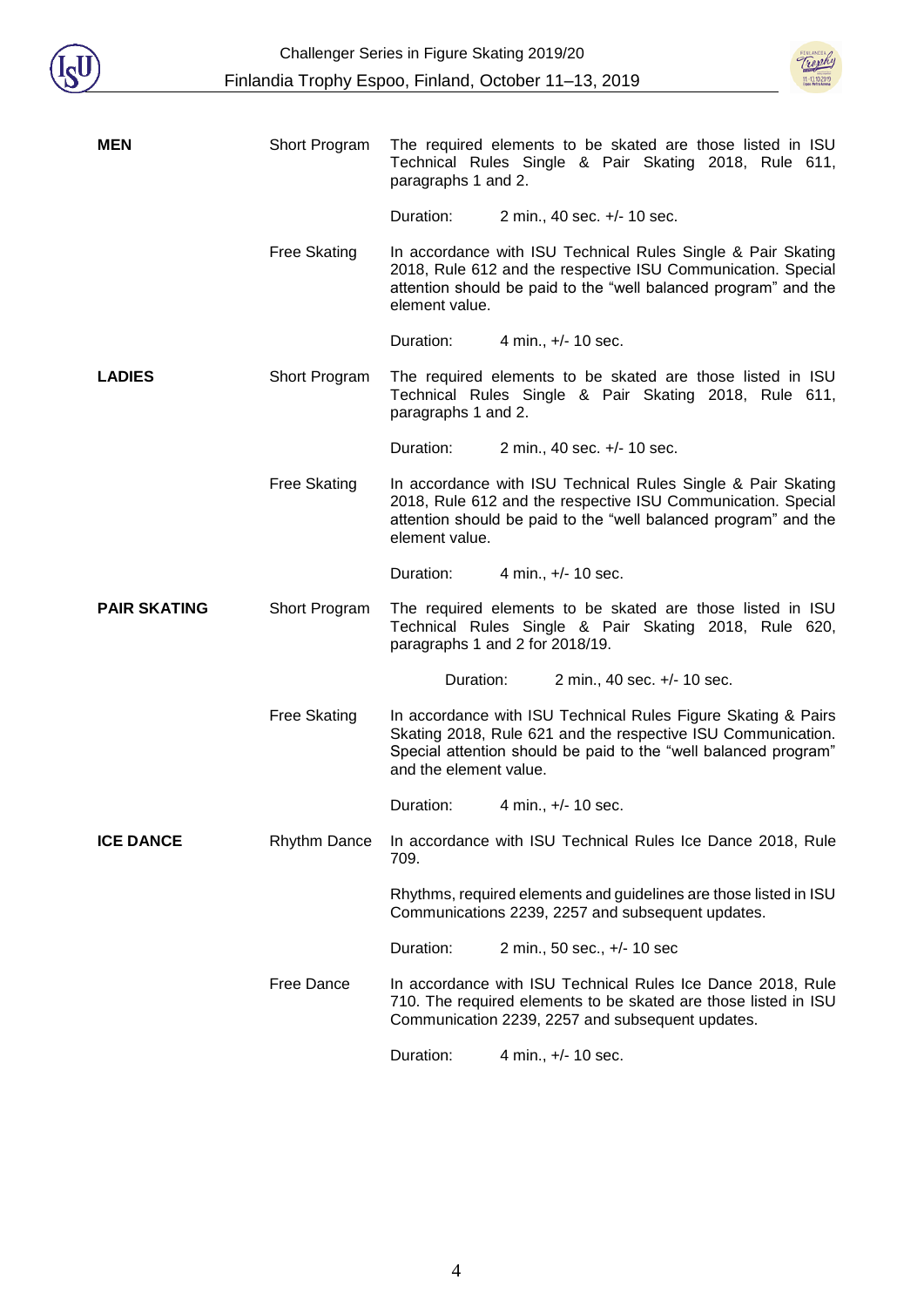



#### **4. ENTRIES**

#### **4.1 General**

All Entries must be made by the ISU Member concerned based on the regulations for the Challenger Series in Figure Skating 2019/20.

All entries for the Finlandia Trophy Espoo, must be done through the **ISU Online Registration System (ORS)** by the deadline indicated. Hotel and travel information should also be entered into ORS, as well as bank information. Declarations will need to be uploaded to the ORS as well.

#### **4.2 Preliminary Entries**

The preliminary entries must reach the Organizer by latest August 12<sup>th</sup> 2019 by entering the information through ORS.

#### **4.3 Entries by Name**

#### **4.3.1 Entries of Competitors**

Each ISU Member may enter up to three (3) Ladies and Men and up to two (2) Ice Dance couples and Pairs. In accordance with the Challenge Series General Announcement, the participation of the host member is not limited.

The OC reserves the right to limit the number of entries to 24 Ladies and Men, 12 Pairs and 15 Ice Dance couples. In case of a higher number of entries, the OC may limit the number of final entries available for Members.

All entries will be confirmed to the participating ISU Members after the closing of entries.

The Entries by names must be made via the ISU Online Registration System (ORS):

#### **<https://fms.sportresult.com/isu>**

and will be submitted via the ORS simultaneously to the:

**Finnish Figure Skating Association** Valimotie 10 00380 Helsinki e-mail: finlandiatrophy@stll.fi

and to:

ISU Secretariat fax: +41 21 612 66 77 e-mail: [entries@isu.ch](mailto:entries@isu.ch)

not later than: **Friday, September 6 th, 2019 at 20:00 h (local time city of Espoo, Finland)**.

#### **4.3.2 Entries of Judges**

Each participating ISU Member has the right to nominate one (1) judge in Singles and Pairs and one (1) judge in the Ice Dance event who has at least the qualification "Judge for International Competitions".

In case of too many nominated judges the organizer will draw the panel of judges immediately after the closing date for the entries. The result of such draw will be communicated to all ISU Members involved in writing immediately after the conclusion of such draw.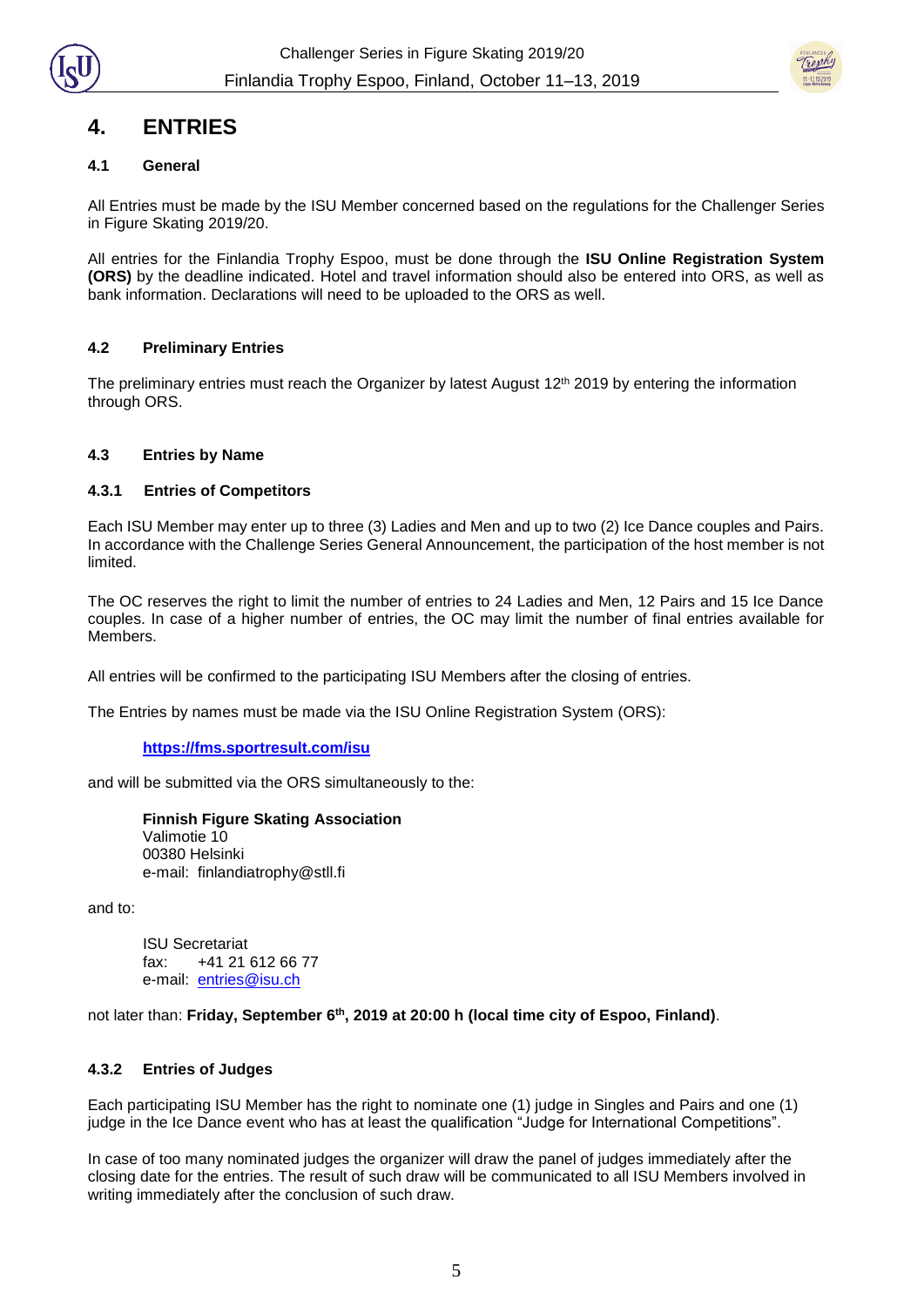

The Entries of Judges must be made via the ISU Online Registration System (ORS) not later than: **Friday, September 6 th 2019 at 20:00 h (local time city of Espoo, Finland)**..

Each panel of Judges will consist of at least 7 Judges. In exceptional cases and if there is no possibility to compose a panel of judges with at least 7 Judges, the ISU Vice-President Figure Skating may exceptionally authorize the panel in question to have a minimum of 6 Judges.

In case that at the time of the competition more Judges will be available and entered as required to compose the panels of Judges in one or more disciplines, the Organizing Member in consultation with the ISU will conduct on site, a draw for the panel of judges in the discipline in question for the first segment. The Judges, not drawn for the first segment will be seated for the second segment.

The panel for the second segment (Free Skating / Free Dance) will in this case be completed by an open draw amongst the Judges serving in the first segment of the discipline in question.

#### **4.1.4 Entries of Team Members**

Official entries of Team Leaders, Assistant Team Leaders, Team Officials, Team Medical Staff and Coaches and the partner or relative of a Judge will be accepted. Accreditation will be provided to those who are officially accepted by the Organizer.

Please be advised that only one Coach per Skater will be accredited. An Assistant Team Leader will be accepted for Teams having six (6) and more Skaters. Only two Team Officials of each Member, including the Member President provided that they are Council Members, Technical Committee Members or Members of the Head Office of their Federation, will be accredited. Not more than one (1) Team Doctor and one (1) Team Physiotherapist will be accepted as the Team Medical Staff, for which the organizer requests the right to have a medical certification (document) presented before accreditation. An accompanying person to a Judge will only be accepted for accreditation if this person is a partner in life or a relative of the Judge. The Member Federations guarantee that the requested accreditation of Team Members will correspond to their function within the team and the Federation.

The names of all team members must be submitted via the ISU Online Registration System (ORS) and must reach the Organizing Committee and the ISU Secretariat not later than: **Friday, September 6 th, 2019 at 20:00 h (local time city of Espoo, Finland)**.

#### **4.1.5 Entry Fee**

With the entry to the competition, the entry fee must be paid as follows:

65.00 € per single skater 95.00 € per pair or ice dance couple

**The entry fee will not be refunded in case of withdrawals for any reason. Payment for the entry fee [via this link.](https://www.lyyti.fi/reg/FT2019_CS_Entry_Fee_for_Competitors_5223)**

#### **5. APPOINTED EVENT OFFICIAL**

This Challenger Series in Figure Skating event will follow the requirements of the General Announcement for the Challenger Series in Figure Skating 2019/20 as well as ISU Communication 2227 and principles of Rule 420, paragraph 5.a) of the ISU Special Regulations Single & Pair Skating and Ice Dance 2018 for appointing the event officials.

The members of each individual Technical Panel (Technical Controller and the Technical Specialists) will not be from the same ISU Member. At least two (2) Technical Panel members will have the qualification "ISU", however one of the three members may have the qualification "International".

The Referee will have at least the qualification "International" and could be of the same ISU Member as one member of the Technical Panel (Technical Controller and Technical Specialists).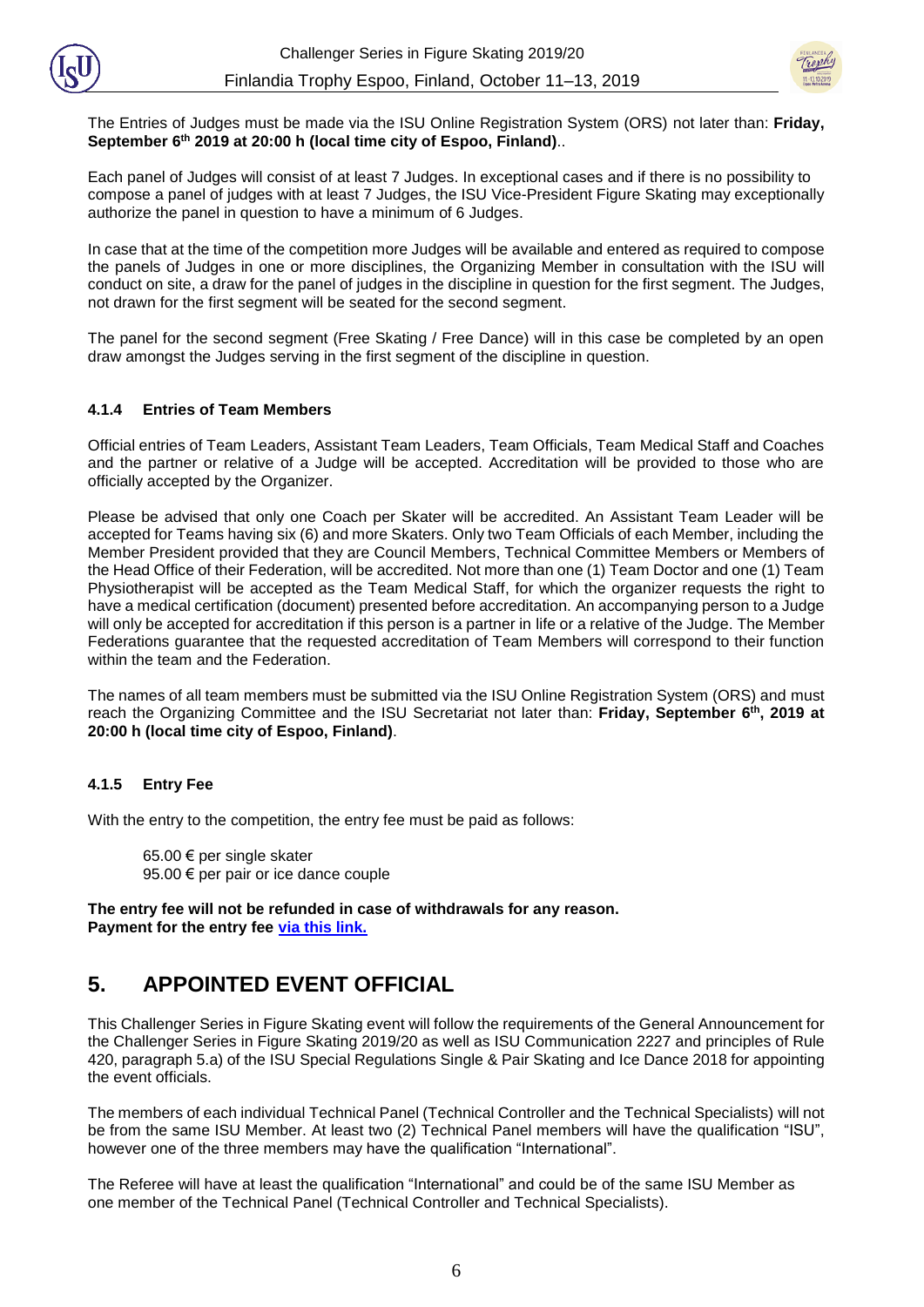



The Data Operator and the Replay Operator will have at least the qualification "International".

# **6. MEALS, LODGING AND TRAVEL EXPENSES**

The organizer will provide and cover the expenses for rooms and meals for all Referees, the Technical Controllers, the Technical Specialists, the Data and Replay Operators and Judges participating, beginning with dinner on **Thursday October 10th** until breakfast on **Monday October 14th .**

Should any of the above-mentioned persons arrive at the hotel before or stay longer than the period described above, their room costs and expenses will be the responsibility of the individual and must be paid on arrival.

The Organizing Committee will cover the costs for travel expenses for all Referees, the Technical Controllers, the Technical Specialists, the Data and Replay Operators.

In accordance with the General Announcement for the Challenger Series in Figure Skating 2019/20 as well as ISU Communication 2227, all Referees, the Technical Controllers, the Technical Specialist, the Data and Replay Operators and Judges officiating in the "senior" competitions of a Challenger Series in Figure Skating event will, at the expense of the organizing ISU Member, receive pocket money of CHF 200.00 or the equivalent in the local currency. Any Official officiating besides in the "senior" category also in another category (for example junior), will at the expense of the organizing ISU Member receive an additional amount of CHF 100 (or equivalent in another currency) of pocket money per additional day of service.

#### **7. PRACTICE**

Practice for Competitors begins on Thursday**, October 10th** . The detailed schedule will be issued at the time of registration.

# **8. MUSIC / PLANNED PROGRAM CONTENT**

All Competitors shall furnish competition music of excellent quality on CD in any other approved format, in accordance with Rule 343, paragraph 2. A list of titles, composers and orchestras of the music to be used for the Short Program and Free Skating Program for Single and Pairs, for the Short and Free Dance Program for Ice Dance and for the Exhibition must be listed for each Competitor on the official Music Selection Form and attached to the official Entry Form for Competitors.

In accordance with Rule 343, paragraph 2, all covers/discs must show the Competition event, Competitor's name, the Nation and the exact running time of the music (not skating time) including any starting signal and must be submitted at the time of registration. Each program (short program, free skating, short dance, free dance) must be recorded on a separate disc. In addition, competitors/couples must provide a back-up drive for each program.

If music information is not complete and/or the music is not provided, accreditation will not be given.

With the entry forms, the "Program Content Sheet" must be returned to the Organizing Committee in time. It is mandatory that the Program Content Sheet be filled in precisely by each Skater/team in English using the terminology for the elements listed in the respective ISU Communication.

# **9. ARRIVAL OF PARTICIPANTS / TEAMS**

The nearest airport to **Espoo** is **Helsinki-Vantaa Airport (HEL)** with a distance of **25 km** to the Official hotel

The Organizing Committee will provide transportation service between the airport/harbor/railway and the Official hotel. The transportation is available from Wednesday, October 9rd to Monday October 14th. Please accept that we need to ask for a nominal transportation fee from all persons participating in this shuttle service. The fee for transportation is 50 € /person (round trip). The transportation must be paid in advance. Please note, that the waiting time for the shuttle service might be in maximum approximately one hour.

#### **Transportation request [via this link.](https://www.lyyti.fi/reg/FT2019_CS_Entry_Fee_for_Competitors_5223)**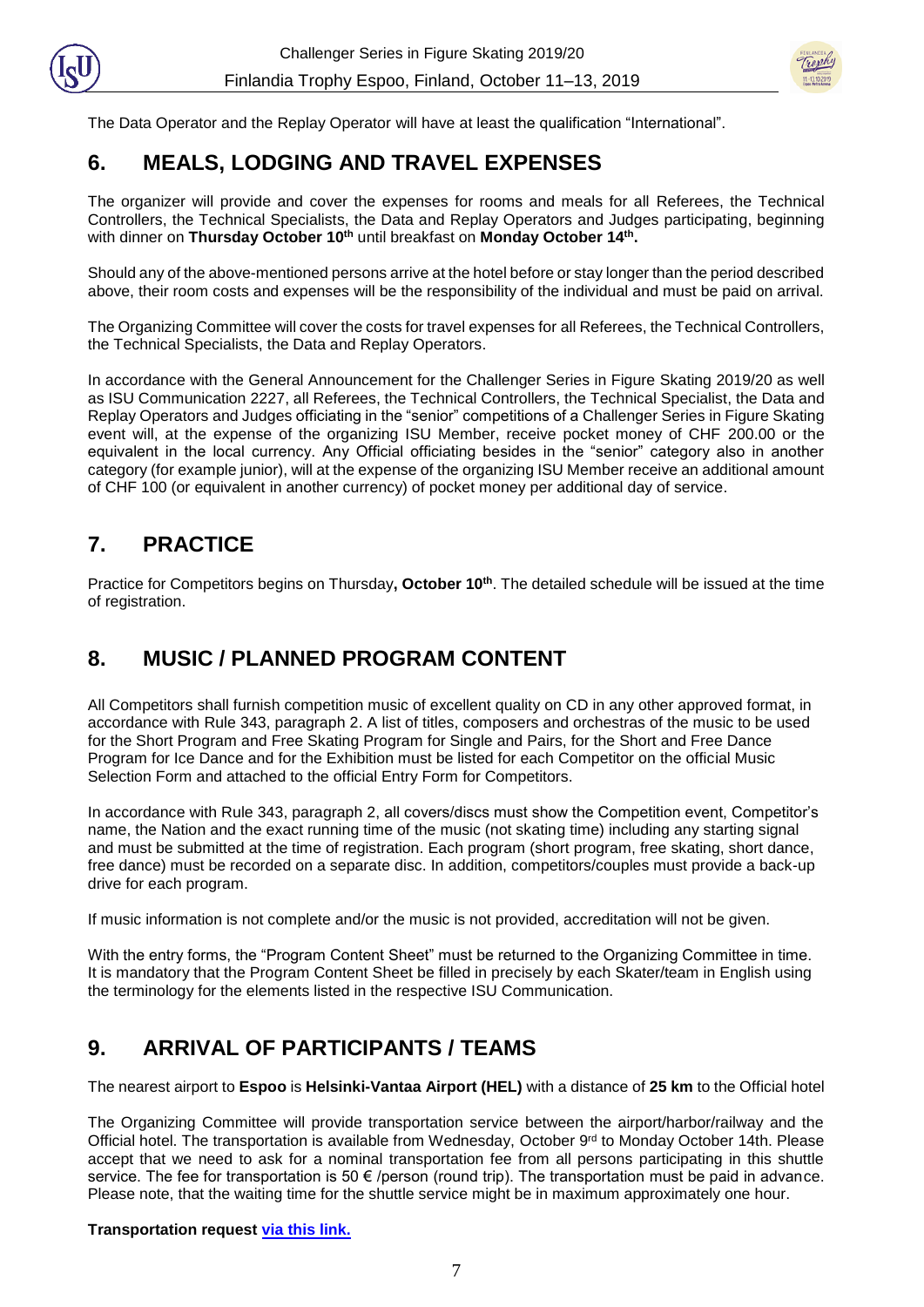



All Referees, the Technical Panel (Technical Controllers, Technical Specialists, Data & Replay Operators) Judges, Competitors, Team Leaders, Team Officials, Team Medical Staff and Coaches are requested to announce to the Organizing Committee as soon as possible but no later than Sunday September 22, 2019 the name of the airlines, flight numbers, dates and times of arrival or any other information concerning transportation and arrivals. The detailed travel information need to be submitted via the ISU Online Registration System (ORS).

# **10. OFFICIAL HOTEL(S)**

#### **Sokos Hotel Tapiola Garden**

address Tapionaukio 3 02100 Espoo, Finland phone: + 358 20 1234 616 web: <https://www.sokoshotels.fi/en/espoo/sokos-hotel-tapiola-garden/>

Room prices

Single room 95 €/room/night, including breakfast Double room 105 €/room/night, including breakfast Double room+ extra bed 125 €/room/night, including breakfast (number of these rooms are limited)

Each ISU Member must book hotel rooms directly from the hotel (weblink above). To finalize the booking, the system requires a credit card number. In order to get the above-mentioned rates, book the rooms by **September 22, 2019, 8 pm at latest** by using the reservation code sent to all ISU Members. Organizer Committee cannot guarantee the availability of rooms for bookings which are submitted after the given date. The negotiated rates are valid for bookings between October 9 to October 14. Hotel payments are made upon arrival at the hotel **or** online when making the reservation (following the weblink above)

There is a free shuttle bus transportation service between the Official hotel and the ice rink.

The Organizing Committee will make hotel reservations for Judges and members of the Technical Panel.

# **11. ACCREDITATION**

The official accreditation for Teams is planned at the **Sokos Hotel Tapiola Garden** upon arrival starting from Wednesday October 10<sup>th</sup> at 3 pm.

Accreditation as a Team Member will be given to all entered Judges, Competitors and one Team Leader per participating team, one Coach per Competitor, a maximum of two Team Officials of ISU Members (including the Member President), provided that they are Council Members, Technical Committee Members or Members of the Head Office of their Federation and a maximum of two medical persons. Accreditation will only be granted to persons in those various functions if officially entered and named through their ISU Member. **The ISU Member certifies with the signed entry form the indicated functions within the team of all team members. Any misuse of any function will be sanctioned by the ISU/OC.**

Accreditation will be given to appointed Event Officials and Guests.

Chaperons will not receive accreditation. The Team Leader may request "bus permits" for the official registered Chaperons to join the official shuttle bus system of the Organizing Committee.

# **12. RESULTS**

The marking system (ISU Judging System) as described in ISU Technical Rule Single & Pair Skating 2018, Rule 352 and Rule 353 (Determination and publication of results) will be used.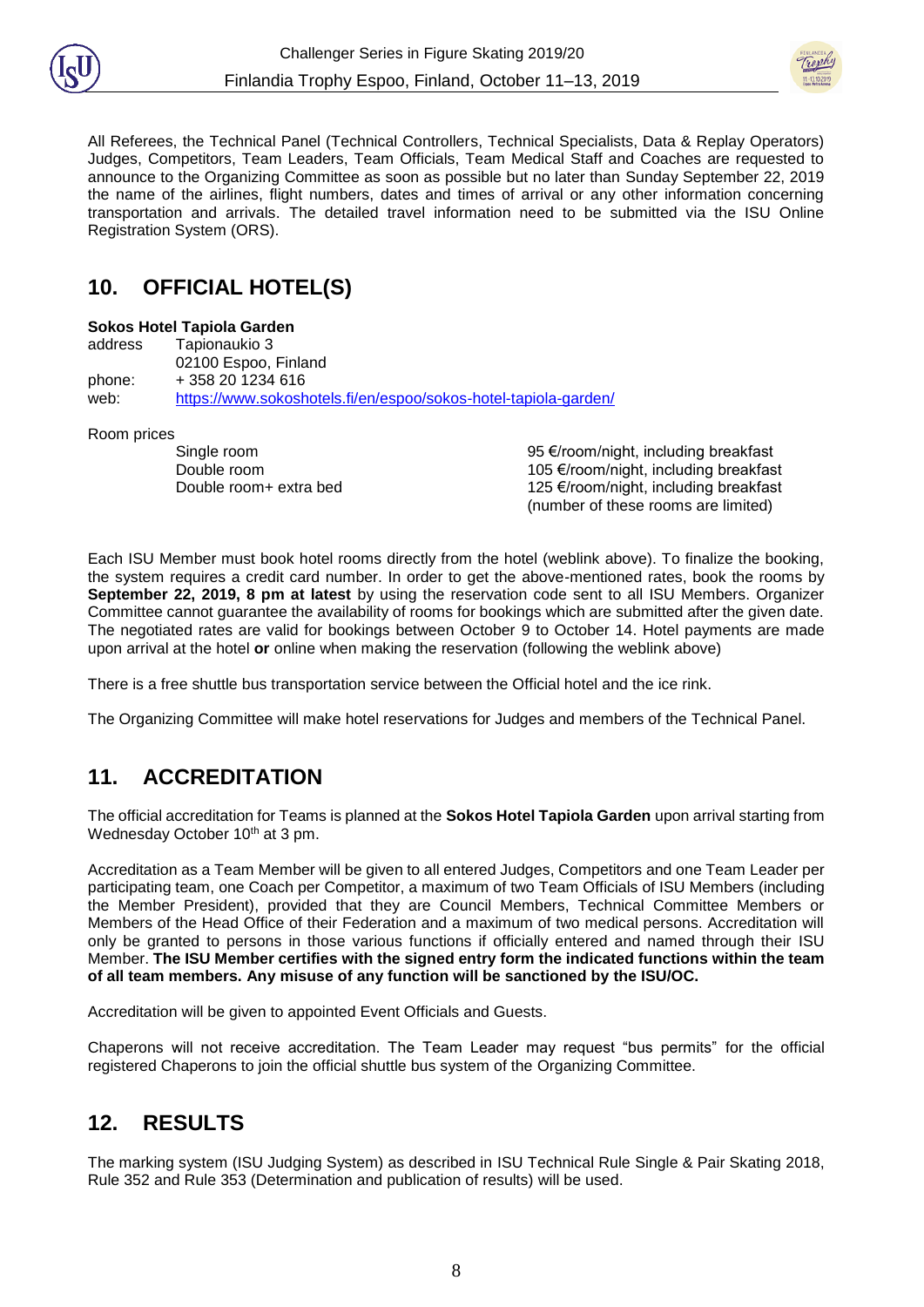

# **13. PRESENTATION OF MEDALS AND PRIZES**

The three best placed Skaters/Couples in each event will be announced and honored.

Men and Ladies placed in the 1<sup>st</sup> place will be awarded with 3'000€ prize money. Winners of the Pairs and Ice Dance categories will receive prize money amount of 4'000€.

Payments will be made through the respective National Associations as per ISU Rule 102. The withholding tax will be deducted according to Finnish law.

# **14. INSURANCE / LIABILITY**

In accordance with Rule 119, it is the sole obligation of each Member participating in ISU Events, to provide medical and accident insurance for their athletes, officials and all other members of the Member's team. Such insurance must assure full medical attendance and also the return of the ill or injured person to the home country by air transport or by other expeditious. It is an internal matter of each ISU Member to decide the issue who shall pay the premium for such insurance.

The ISU assumes no responsibility for or liability with respect to bodily or personal injury or property damage incurred in connection incurred by Competitors and Officials.

# **15. EXHIBITION**

There will be NO exhibition.

#### **16. MEETINGS FOR ISU EVENT OFFICIALS AND JUDGES**

All Referees, Technical Controllers, Technical Specialists, Data and Replay Operators and Judges are responsible to make their travel arrangements in order to be able to attend the respective event related meetings. If any other party makes the flight arrangements, the Referees, Technical Controllers, Technical Specialists, Data and Replay Operators and the Judges are responsible to check if such arrangements are in line with the detailed schedule as mentioned under paragraph 18.

# **17. INFORMATION AND VARIOUS**

For information, please contact the Organizing Committee:

**Finnish Figure Skating Association** Valimotie 10 00380 Helsinki, Finland phone: +358 40 940 2023 / Annastiina Hemmi e-mail : [finlandiatrophy@stll.fi](mailto:finlandiatrophy@stll.fi)

Please note, that all the entries must be made through ORS. E-mail entries are NOT accepted.

Official competition website: [www.finlandiatrophy.com](http://www.finlandiatrophy.com/)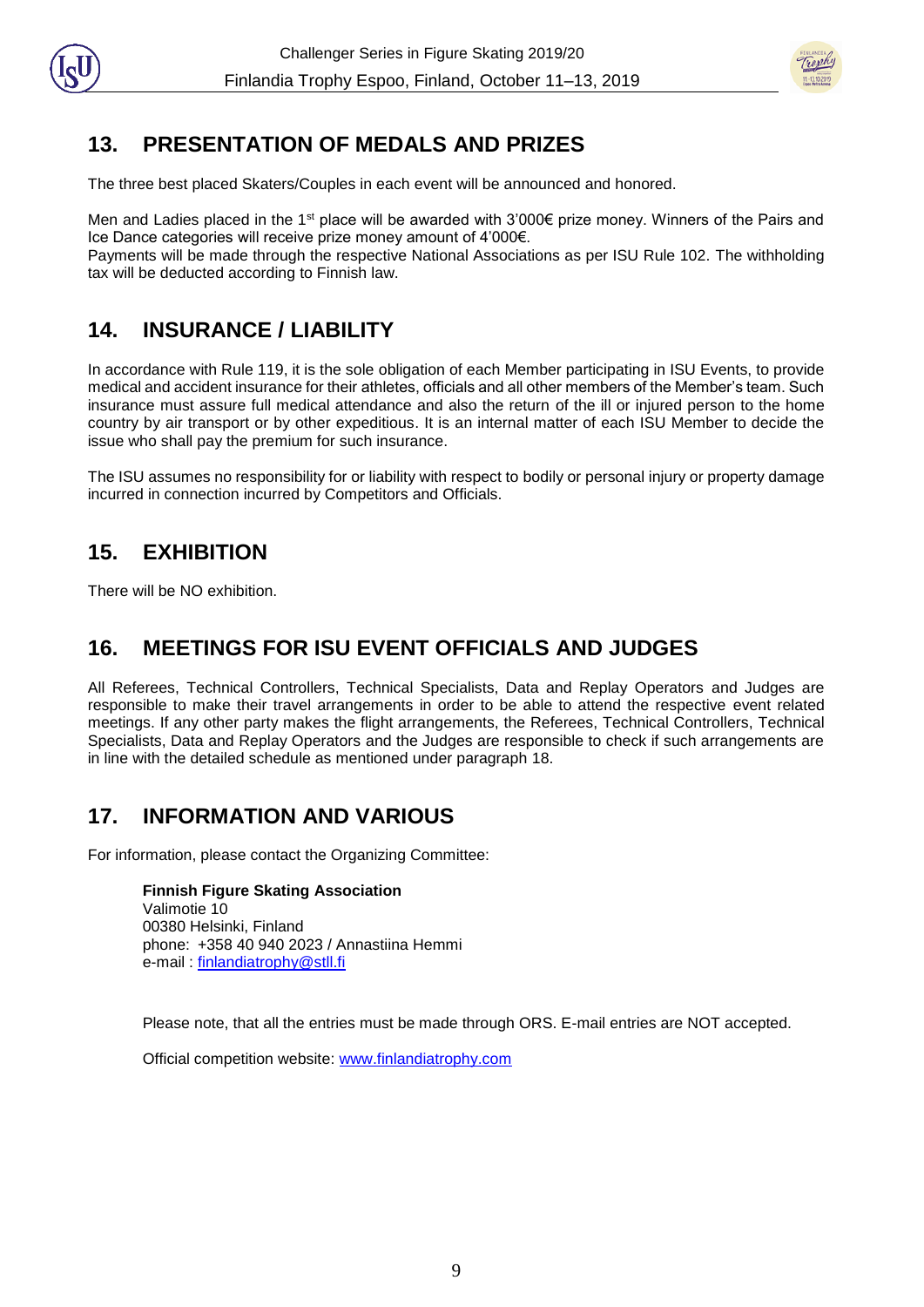

#### **18. EVENT SCHEDULE**

| Wednesday,<br>October 9, 2019 | All day | Arrival of teams                                                                                                            |  |
|-------------------------------|---------|-----------------------------------------------------------------------------------------------------------------------------|--|
| Thursday,<br>October 10, 2019 | All day | Unofficial practice                                                                                                         |  |
|                               | 10:00   | <b>Team Leaders Meeting</b>                                                                                                 |  |
|                               | TBA     | Individual Technical Panel Meetings per Discipline                                                                          |  |
|                               | 17:00   | Referees and Technical Controllers Meeting                                                                                  |  |
|                               | 18:00   | Judges Draw and Meeting                                                                                                     |  |
|                               |         | <b>Opening Draw</b>                                                                                                         |  |
| Friday,<br>October 11, 2019   |         | <b>Official Practice</b><br>Individual Technical Panel Meeting (Ice Dance)                                                  |  |
|                               | 12:00   | <b>SPECIAL OLYMPICS</b><br>PAIRS - Short Program                                                                            |  |
|                               |         | MEN - Short Program                                                                                                         |  |
|                               |         | LADIES - Short Program                                                                                                      |  |
| Saturday,<br>October 12, 2019 |         | <b>Official Practice</b>                                                                                                    |  |
|                               | 12:00   | ICE DANCE - Rhythm Dance                                                                                                    |  |
|                               |         | PAIRS - Free Skating                                                                                                        |  |
|                               |         | MEN - Free Skating<br>SYNCHRO SKATING - Short Program                                                                       |  |
|                               |         | Victory Ceremonies for MEN & PAIRS and SYS                                                                                  |  |
|                               |         | PAIRS - Technical Panel Review Meeting<br>PAIRS - Round Table Discussion for Judges<br>MEN - Technical Panel Review Meeting |  |
| Sunday,<br>October 13, 2019   |         | <b>Official Practice</b><br>MEN - Round Table Discussion for Judges                                                         |  |
|                               |         |                                                                                                                             |  |
|                               | 13:00   | ICE DANCE - Free Dance                                                                                                      |  |
|                               |         | LADIES - Free Skating                                                                                                       |  |
|                               |         | Victory Ceremonies for ICE DANCE and LADIES                                                                                 |  |
|                               |         | <b>ICE DANCE - Technical Panel Review</b>                                                                                   |  |
|                               |         | ICE DANCE - Round Table Discussion for Judges                                                                               |  |
|                               |         | <b>LADIES - Technical Panel Review</b>                                                                                      |  |
|                               |         | LADIES - Round Table Discussion for Judges                                                                                  |  |

**Please note: This schedule is subject to changes and will be updated in accordance with the final number of entries.**